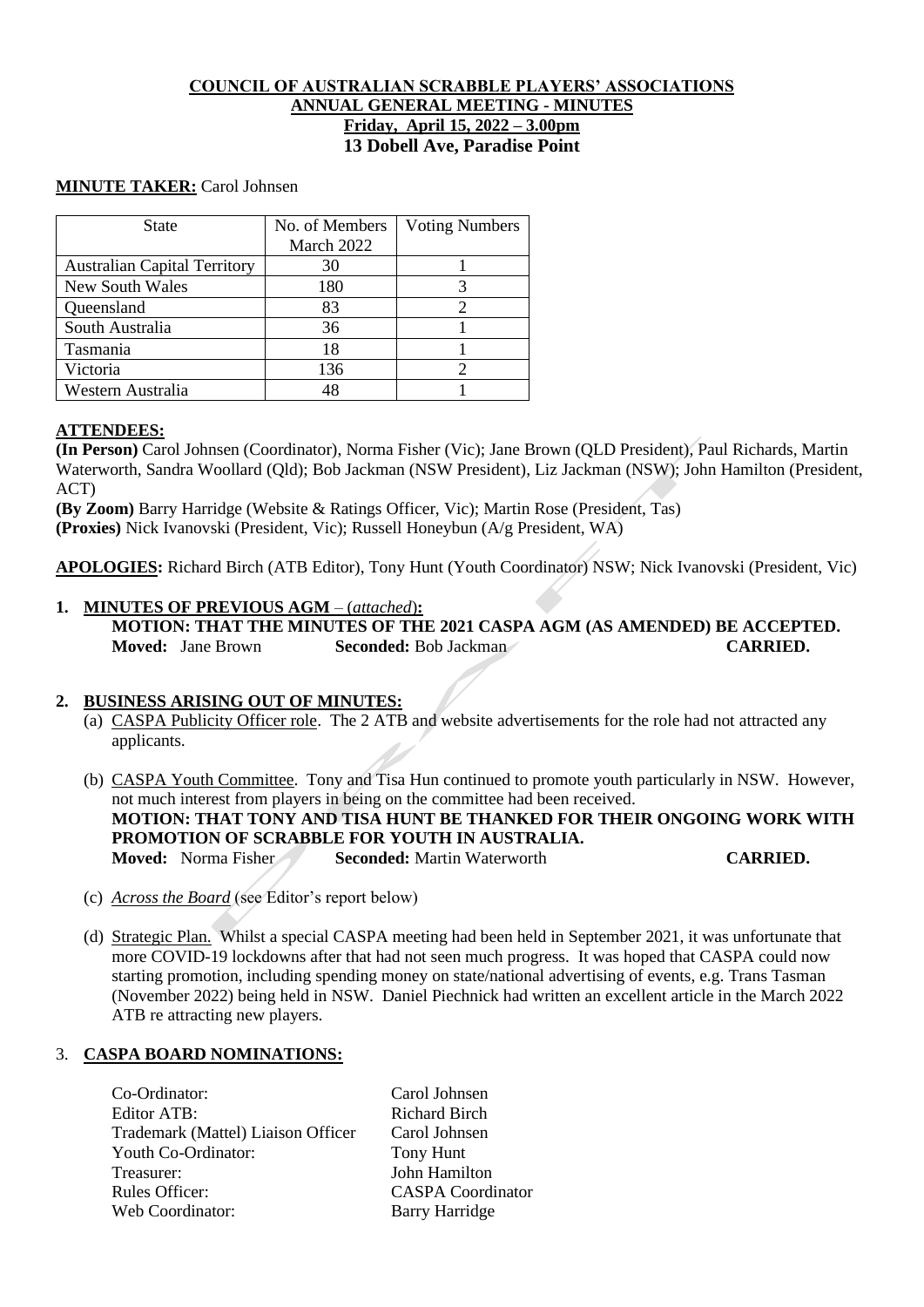Ratings Officer: Barry Harridge

The meeting agreed that the position of Records Officer be removed from Item 3 as it was not a constitutional requirement.

**MOTION: THAT THE NOMINATIONS BE ELECTED UNOPPOSED. Moved:** Paul Richards **Seconded:** Bob Jackman **CARRIED.**

#### **4. OFFICER REPORTS:**

### **Co-Ordinator –** Carol Johnsen *(attached)*

There was an increase of 22 members from the States for 2021-22.

The Treasurer reported that only 3 2021 Virtual WESPA Australian representatives had sought the CASPA subsidy.

**MOTION: THAT THE CO-ORDINATOR'S REPORT BE RECEIVED. Moved:** Norma Fisher **Seconded:** Martin Waterworth **CARRIED.**

### **Editor -** *Across the Board* – Richard Birch - *(attached)*

Bob Jackman reported that Richard Birch was unwilling to continue in the role if he was required to carry out the printing and distribution of physical copies. Richard's interest was in the artistic side of the publication (which he did very well) and he was also disillusioned with the publication being in black and white. Most States only required the digital copy anyway and the printing can be done at any Officeworks.

**MOTION: THAT THE PRINTING AND DISTRIBUTION OF** *ACROSS THE* **BOARD WILL BE THE RESPONSIBILITY OF EACH STATE COMMENCING WITH THE SEPTEMBER 2022 EDITION. THAT THE STATES WILLL PROVIDE FEEDBACK AS TO HOW THIS IS WORKING BY 31 JANUARY 2023.**

**Moved:** Jane Brown **Seconded:** Martin Rose **CARRIED.**

**Victoria – Dissented.**

Nick Ivanovski had submitted that he considered there had been no justification listed in the report to explain the lack of service now being provided in the role.

**MOTION: THAT THE EDITOR OF ACROSS THE BOARD'S REPORT BE RECEIVED. Moved:** Norma Fisher **Seconded:** Martin Waterworth **CARRIED. Victoria – Dissented.**

## **Trademark (Mattel) Liaison Officer -** Carol Johnsen

WESPA was currently in discussions with Mattel, and it appeared that Scopely Go (Mattel licence-holder) was the avenue through which funding might be accessed, as recently funds had been given to a tournament in USA. This will now be followed through by CASPA Coordinator.

#### **Treasurer –** John Hamilton (*attached)*

John officially took over Treasurership from Rene Chelton in March 2022. He thanked her for her ongoing stewardship until then. There had initially been difficulty in changing over the signatories and, for the present time, Rene remained as a signatory along with John. The balance of the Youth funds was currently \$1,803.

**MOTION: THAT A BANK ACCOUNT BE OPENED BY CASPA FOR THE SOLE USE OF YOUTH FUNDS. THAT THE TREASURER AND YOUTH COORDINATOR BE COUNTER-SIGNATORIES. Moved:** John Hamilton **Seconded:** Carol Johnsen **CARRIED.**

# **MOTION: THAT THE TREASURER AND COORDINATOR BE COUNTER-SIGNATORIES OF THE CASPA MAIN ACCOUNT.**

**Moved:** Carol Johnsen **Seconded:** John Hamilton **CARRIED.**

**MOTION: THAT THE TREASURER'S REPORT (AT DECEMBER 2021) BE ACCEPTED. Movement: Martin Waterworth CARRIED.** 

**Web Coordinator & Ratings Officer** – Barry Harridge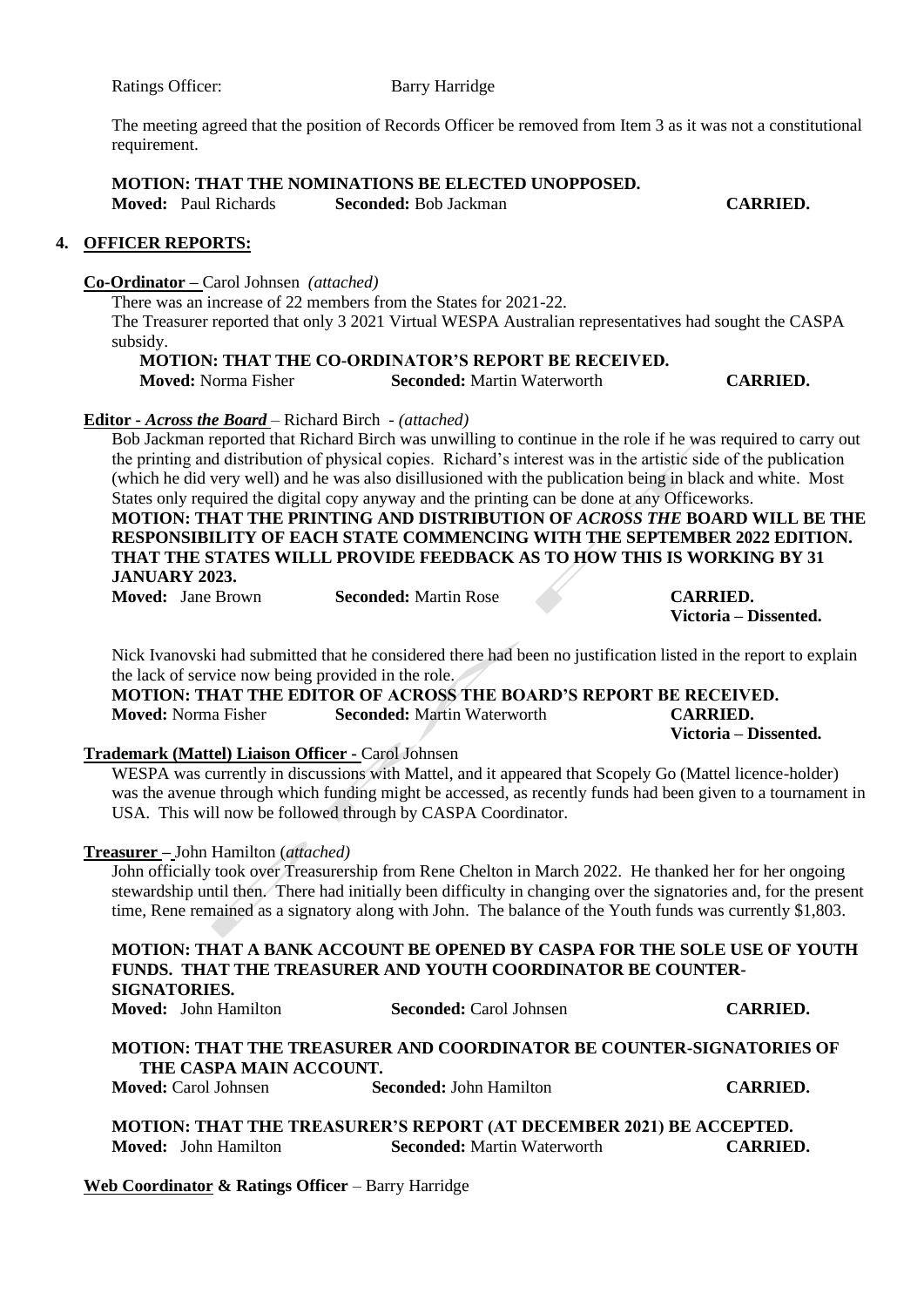# **2022 WEBMASTER REPORT**

Some pages have been fixed with more up to date data, and improved layout which works on all devices. I need to be told about changes to state committees to update <https://www.scrabble.org.au/about/states.htm> Similarly about clubs, where the information on the national website points to pages maintained by the states, except for ACT and Tasmania.

The page <https://www.scrabble.org.au/about/index.htm> tries to give a quick summary of state committees, state clubs and CASPA. There is a link which is supposed to give information on number of members in each state, but it is out of date.

Some work has been done in trying to simplify the many pages of legacy information.

Daniel Piechnik has offered to move data to his father's server, but I have not yet resolved a simplified structure.

## **2022 RATINGS OFFICER REPORT**

The number of tournaments has increased since COVID restrictions have eased. However long term planning has often been difficult. I have promptly updated the national calendar to ensure that the required two weeks notice has occurred. I have assumed that all tournaments use Australian Draw, but please note that the advertising should state the pairing method being used, and preferably sections.

It is apparent that some states are using very old software. There are old hands who have been using the AUPAIR software for years, but both old and new hands should check out the revised guide

at <https://www.scrabble.org.au/resources/software.htm> for guidance. Note that it is now recommended that the vDos environment be used rather that the old DosBox, and I have created a setup program which will install all the required pieces.

There are no procedures in place for selecting players for selective events, because I have not been informed of any such events. Recent such procedures have been makeshift because there is not sufficient lead time to do the usual twelve month qualification period.

Most tournament organisers are good at promptly submitting the TOU file for rating, and so interested parties can get a quick summary of a few recent events and a few upcoming events at my newly designed page at <https://www.scrabble.org.au/tournaments/>

### **2022 RECORDS OFFICER REPORT**

There is really no designated CASPA office for this It uses data from submitted TOU files in the main, but some achievements can only be received as submissions.

I usually try to do this once a month, or when I receive a submission. I advise tournament directors to display a printed copy of the current records at

<https://www.scrabble.org.au/records/index.htm> in order to prompt players to submit better achievements.

Barry further advised that the tournament software will be better run on vDos and all instructions will be appearing on the Resources page of the national website. Currently, the website was on Edward Okulicz' server and cost nothing, however, a move to Daniel Piechnick's father's server would allow for more powerful operation. There is a new Records category for 1000, 2000, etc. games milestones. John Hamilton said that ACT acknowledged 1200 ratings milestones.

# **MOTION: THAT THE WEB COORDINATOR, RATINGS & RECORDS OFFICER'S REPORT BE RECEIVED.**

**Moved:** John Hamilton **Seconded:** Martin Waterworth **CARRIED.**

# **Rules Officer –** CASPA Coordinator (Carol Johnsen)

Subsequent to a failed clock situation at the recent SA championships, Queensland Rules representative, Arnold Appelhof and the Queensland committee are drafting a rule to cover these situations for forwarding to CASPA Rules Committee. (Probably a simplified version of the current WESPA rule which is rather complex, as usual.)

### **Youth Coordinator -** Tony Hunt (*attached)*

# **OTHER BUSINESS:**

**(a) Word Reference in Future Tournaments**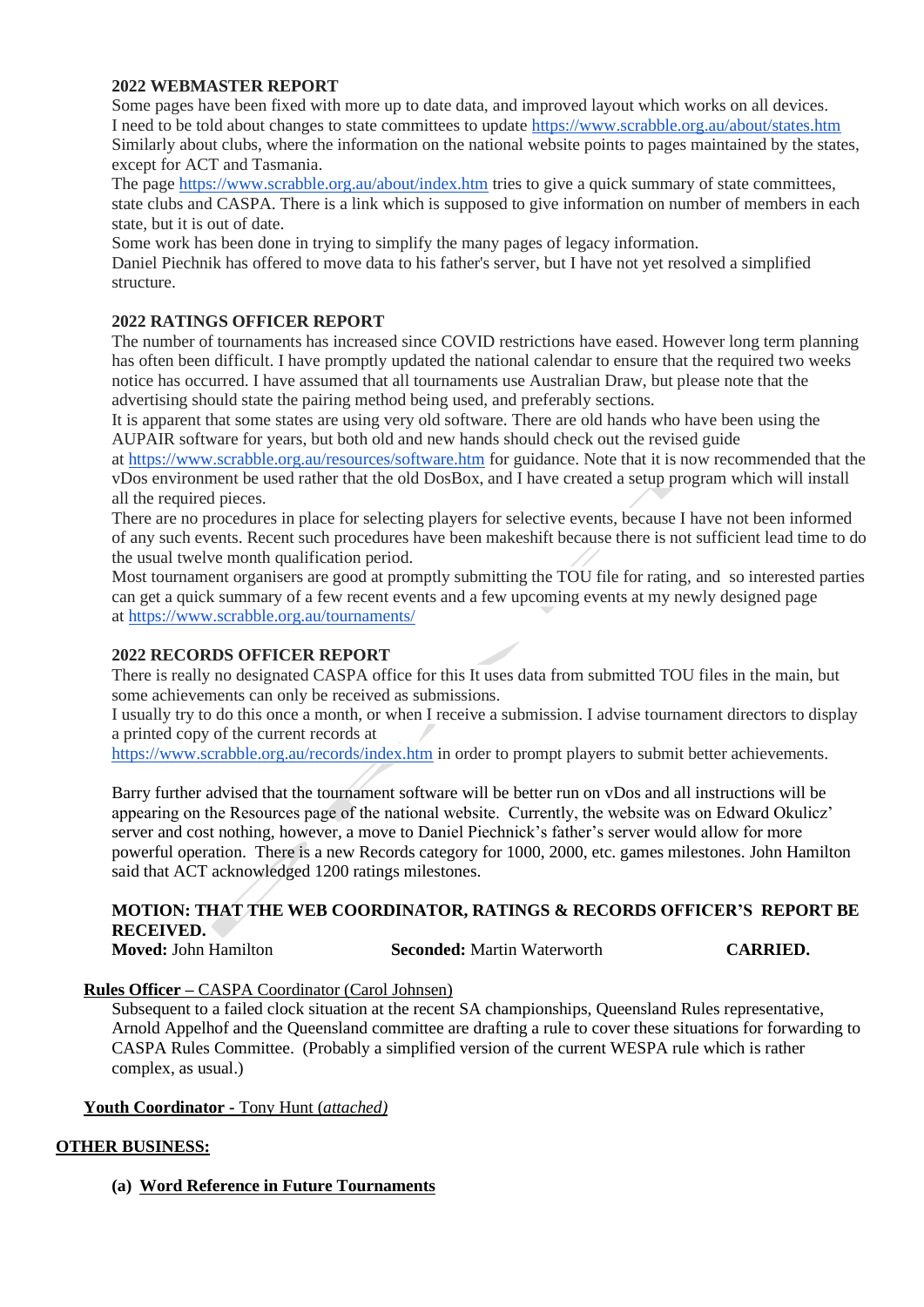Much discussion had ensued over the months online and it was pointed out that all States, except Victoria, continued to operate tournaments under CSW19 and would continue to do so and that obtaining a WESPA rating did not appear to weigh heavily in their decisions. There also were other countries who continued to refuse to operate under CSW21. Though this could be a moot point when the new word list would be produced in 2024 most likely.

**MOTION: THAT, IN AN ATTEMPT TO CREATE UNIFORMITY AND CERTAINTY THROUGHOUT THE COMPETITIVE AUSTRALIAN SCRABBLE ENVIRONMENT, I PROPOSE THAT, WHEN A STATE IS HOSTING ANY AUSTRALIAN NATIONAL COMPETITION UNDER THE AUSPICES OF CASPA, E.G. THE NATIONALS, AMSTC, OR ANY FUTURE CMPETITION OF A SIMILAR NATURE, THE WORD REFERENCE THAT IS USED AT THESE EVENTS IS THE ONE THAT IS CURRENTLY IN USED BY THE MAJORITY OF STATES AT THAT TIME. IF THE SITUATION ARISES THAT THERE ARE AN EQUAL NUMBER OF STATES PLAYING WITH DIFFERENT WORD REFERENCES, THEN THE STATE HOSTING THE EVENT DETERMINES THE WORD REFERENCE TO BE USED.** 

**Moved:** Martin Rose **Seconded:** Jane Brown **CARRIED.**

**Victoria – Dissented. ACT – Abstained.**

In answer to a question from Martin Rose, Carol Johnsen reported that the Victorian Committee had voted on which word list would be used in Victoria and that the Victorian membership had not been surveyed about it.

### **(b) CASPA levy**

Note: attached submission from Nick Ivanovski. **MOTION: THAT THE QUARTERLY \$3 PER MEMBER LEVY IS \$0 FOR THE SEPTEMBER 2022 AND DECEMBER 2022 QUARTERS. Moved:** Bob Jackman **Seconded:** Jane Brown **CARRIED.**

**Victoria – Dissented.**

**MOTION: THAT THE ANNUAL LEVY OF AN AMOUNT TO BE DETERMINED IS INTRODUCED IN THE FIRST QUARTER OF 2023. THE TREASURER WILL PROVIDE DOCUMENTATION BY 31 JULY 2022 TO ASSIST IN THIS DELIBERATION. Moved:** Bob Jackman **Seconded:** John Hamilton **CARRIED.**

**(c) Nationals – Resets**

**MOTION: THAT A WORKING GROUP BE APPOINTED TO INVESTIGATE DIFFERENT FORMATS FOR THE EVENT AN REPORT ON THE LIKELY RAMIFICATIONS OF THESE FORMATS FOR ALL PLAYERS. THAT THE WORKING GROUP COULD CONSIDER ALSO HOW DIFFERENT FORMATS WOULD WORK WHEN THERE ARE A LARGER PROPORTION OF PLAYERS WITH HIGH RATINGS, AND SIMILARLY FOR THE OPPOSITE SCENARIO.**

**IT MAY BE THAT THE GROUP RECOMMENDS A CHOICE OF FORMATS, DEPENDING ON THE NUMBERS AND RATING DISTRIBUTION OF PLAYERS. THIS WOULD HELP THE HOST STATE DECIDE ON THE BEST FORMAT FOR THAT YEAR.**

**THE WORKING GROUP SHOULD CONSIST OF PLAYERS WITH EXPERIENCE OF DIFFERENT FORMATS, A GOOD GRASP OF THE MATHEMATICS NEEDED AND A DESIRE TO PRODUCE THE BEST OUTCOME FOR ALL AND WILL REPORT BACK BY 31 JULY 2022.**

| <b>Moved: Jane Brown</b> |
|--------------------------|
|--------------------------|

**Movement: Seconded: John Hamilton CARRIED.** 

Paul Richards, Barry Harridge, John Hamilton, Martin Waterworth expressed interest in being on the Working Group. The Coordinator would open the membership of same to the general membership.